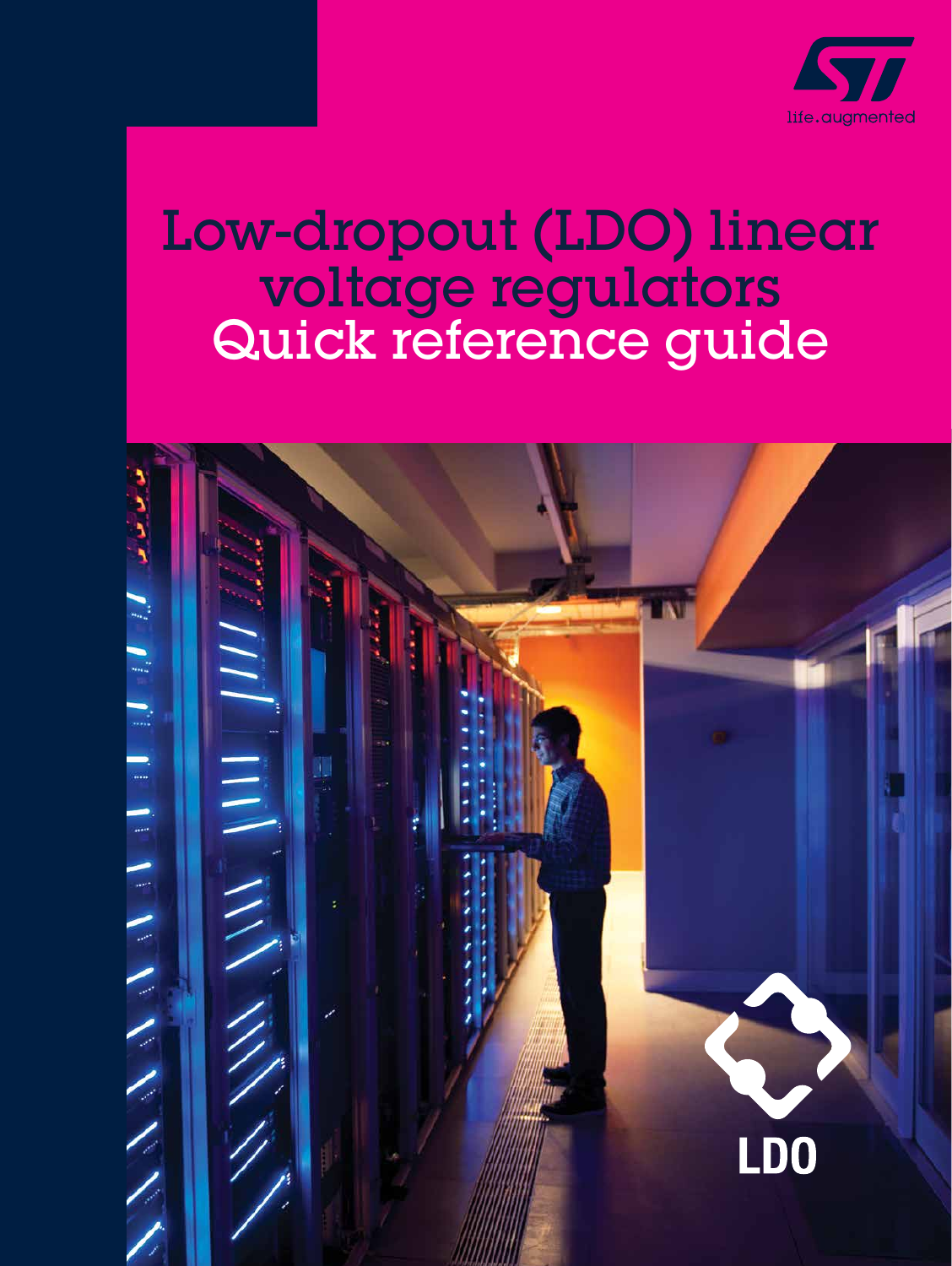

[Low-dropout \(LDO\)](https://www.st.com/en/power-management/ultra-low-dropout-ldo-regulators.html) linear voltage regulators are vital components in almost every circuit. They provide engineers with a simple and design-effective method to reduce an input voltage to one suitable for the application at hand.

This guide provides developers with an overview of our most commonly used low-dropout regulators and will help them identify the most appropriate solution for each type of application.

# HOW DO I PICK THE RIGHT LDO FOR AN APPLICATION ?

While some applications may require more attention to specific characteristics, a generalized approach to selecting an LDO is to match criteria in the following order:

- Input voltage range
- Output voltage (fixed or adjustable)
- Current requirement of the load
- Dropout voltage
- Output accuracy, in relation to line, load and temperature
- Power supply rejection ratio and output noise voltage
- Quiescent current
- Extra features (Enable, Soft-start, Power Good, etc.)

# WHAT ARE THE MAIN BENEFITS OF LDOS ?

#### Ease of use

Using LDOs to regulate voltage is always easy. Adding an LDO to any circuit requires only two capacitors and two resistors at the most. Most of ST's LDOs are available in fixed-output configurations, allowing the engineer to omit the resistors, and some even operate without any external capacitors at all.

#### Small size

New technologies and innovative solutions allow for producing LDOs in smaller sizes, such as our bumpless ST STAMP™ (0.47 x 0.47 mm) packages.

#### [High PSRR](https://www.st.com/en/power-management/high-psrr-ldo-regulators.html) and Low Noise

Devices for RF applications, data conversion, healthcare and signal processing are often susceptible to noise. While the primary purpose of the LDO is to regulate voltages, the way LDOs operate also makes them efficient at filtering power supply noise, allowing noise-sensitive loads to perform optimally.

#### [Low quiescent current](https://www.st.com/en/power-management/low-iq-ldo-regulators.html)

Low self-consumption is ideal for portable and battery-powered applications where a small quiescent current can make a large difference in regards to the application's battery lifetime. ST's ultra-low quiescence LDOs retain excellent dynamic performance and are available in a variety of small footprint packages..

#### Powering sensitive loads

The supply requirements of digital circuits, such as microprocessors, embedded memories and digital signal processing devices, are constantly being pushed to lower voltage levels, while the tolerances are tightening. Maintaining an accurate output voltage, while also retaining other essential features is key when selecting an LDO for these applications.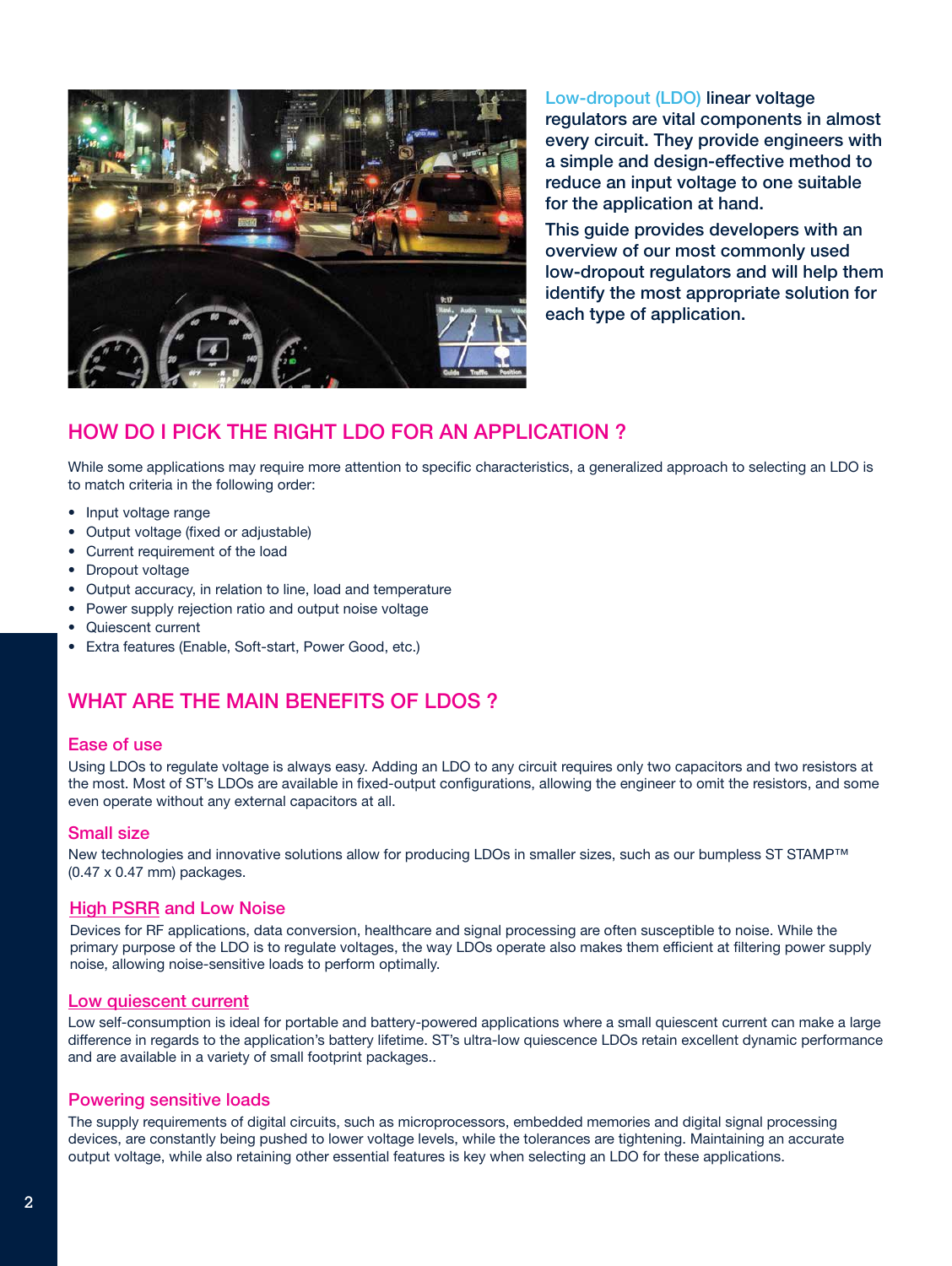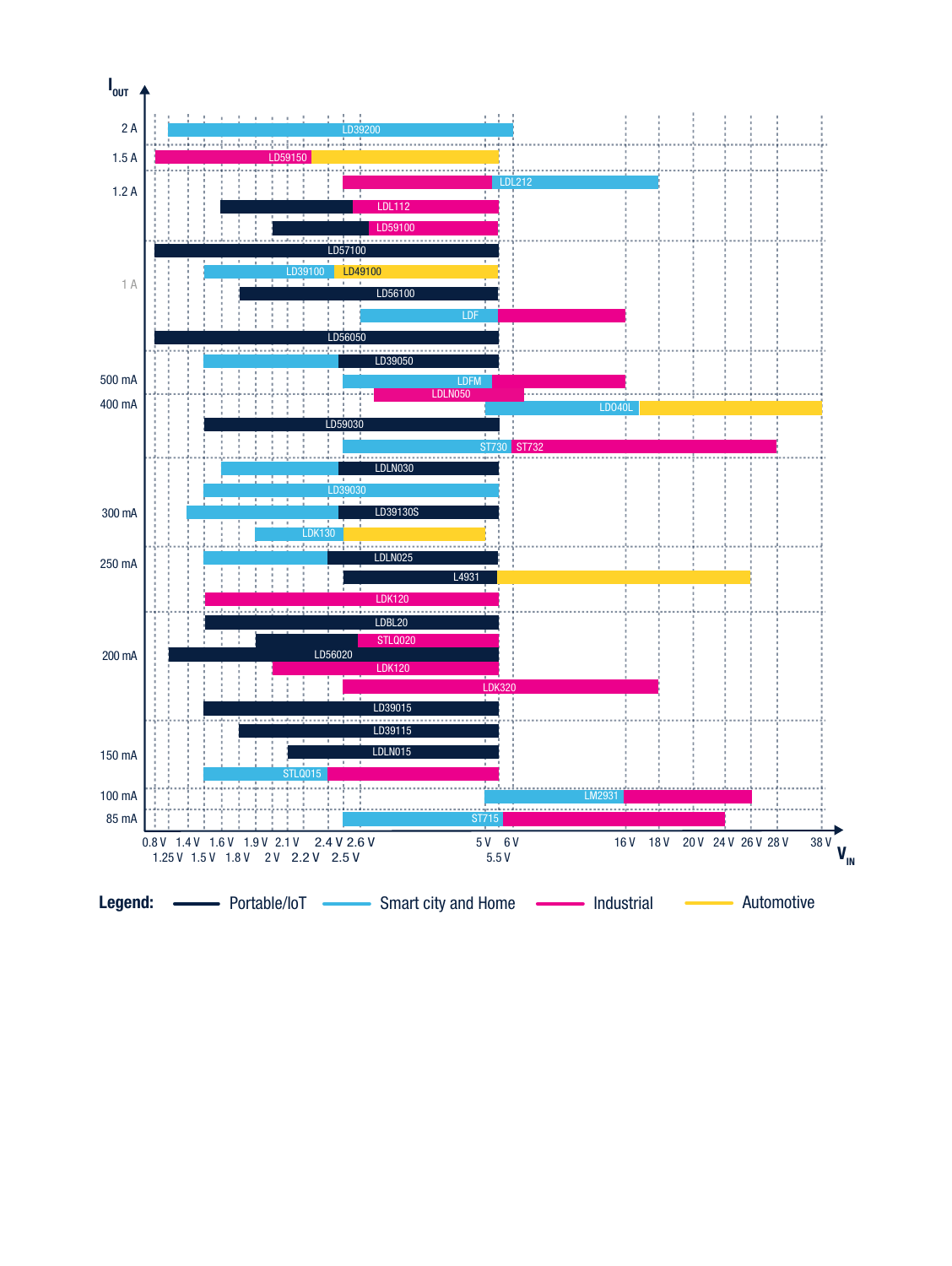### HIGH PERFORMANCE SELECTION



#### [Ultra-low dropout](https://www.st.com/en/power-management/ultra-low-dropout-ldo-regulators.html)

The dropout voltage is the defined minimum difference between the input voltage and the desired output voltage at a specified output current. An ultra-low-dropout voltage extends the lifetime of battery-operated devices, as it allows the LDO to maintain a high current output even when the battery voltage is reduced as the battery is discharged. Furthermore, it reduces power dissipation.

Quiescent current is the current used to power an LDO's internal circuitry. LDOs with low quiescent current are essential for maintaining efficient operation and prolonging battery

life, and are a natural choice for applications with extended standby times.

| LD57100       |  |
|---------------|--|
| <b>LDL112</b> |  |
| LD39200       |  |
| LD39115J      |  |
| LDCL015       |  |

| STLQ50/015/020  |
|-----------------|
| ST715/LDK715    |
| ST730/ST732     |
| LD39100/LD49100 |
| LD39115J        |
| LDLN025         |

| LDLN015/025/030    |
|--------------------|
| LD39015/020/030    |
| LD56020            |
| LD3985             |
| LDBL <sub>20</sub> |
| LD59015            |
| LDLN050            |

#### **[High PSRR/Low noise](https://www.st.com/en/power-management/high-psrr-ldo-regulators.html)**

[Low quiescent current](https://www.st.com/en/power-management/low-iq-ldo-regulators.html)

PSRR is a measure of the LDO's ability to endure a changing input voltage without letting it affect the output, while low noise LDOs are designed to minimize the intrinsic noise.

Maintaining the expected output voltage with high precision and low noise is vital when powering sensitive devices or when the supply voltage is derived from a noisy source.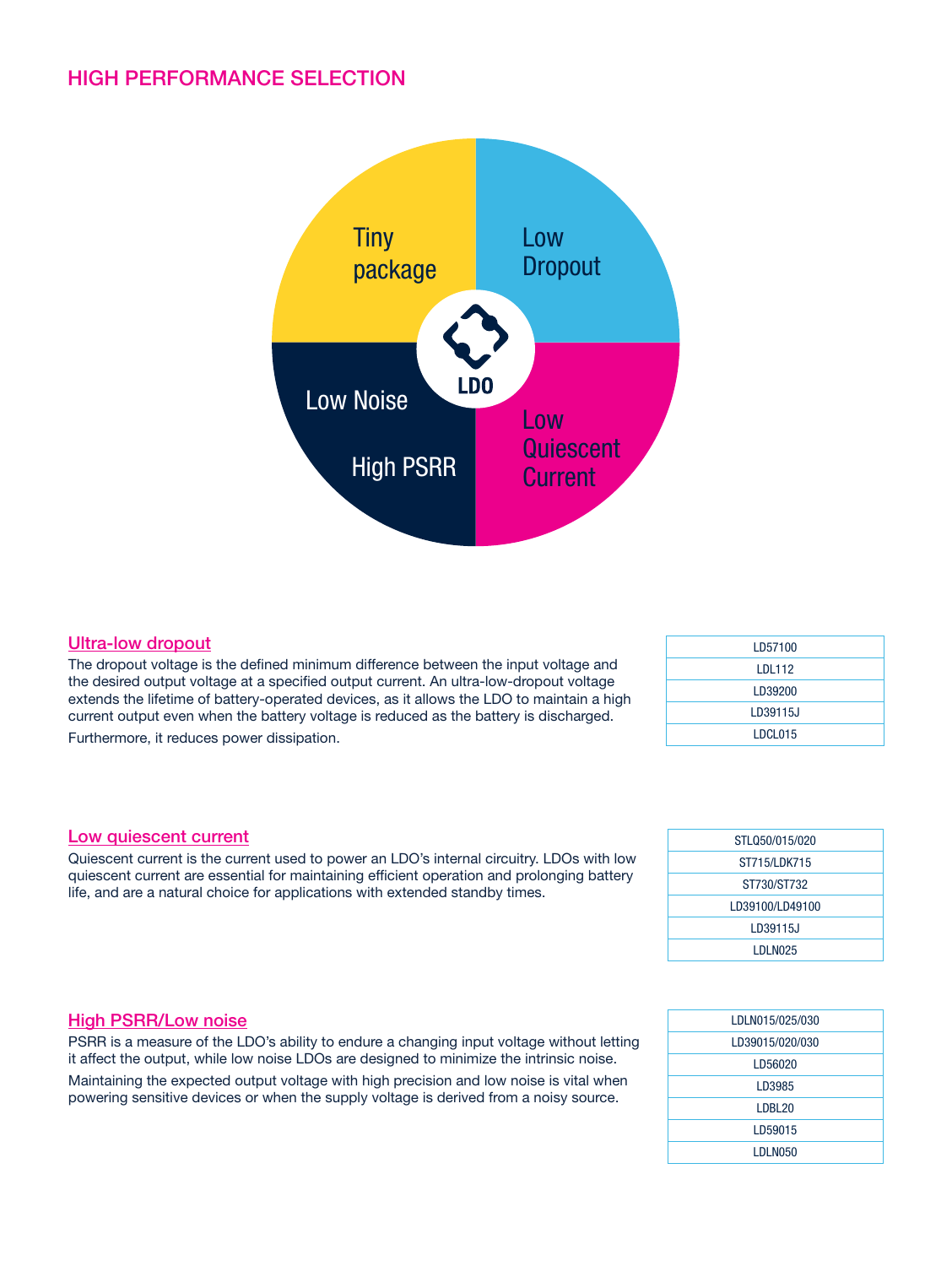#### **GLOSSARY**

Accuracy – The maximum deviation from the specified output. Nominal accuracy can be affected by factors such as low tolerance components, temperature and load variations. Commonly cited across temperature ranges, it is sometimes specified as Tolerance.

AEC-Q100 – Any integrated circuit needs to be tested for compliance with the failure modes/stress tests as described in AEC-Q100 before it can be marketed as an automotive-grade device.

Bias voltage (Vbias) – An external power rail required by some LDOs. Associated with low dropout voltages and excellent noise characteristics.

Dropout voltage – The dropout voltage is a measure of the smallest difference between input and output voltages. A lower dropout allows for more effective regulation and can be used to prolong the lifetime of battery-powered devices.

Enable/Inhibit (EN/INH) – Externally enabling (or disabling) the internal circuitry when the regulator isn't required reduces the consumed current and can prolong battery lifetime.

Feedback network – Resistors are used to set the desired output voltage in a linear regulator. In fixed output regulators, these are already embedded inside the chip itself.

Line Regulation – Line regulation describes how well the regulator can maintain its intended output voltage given a change in the input voltage.

Load Regulation – Load regulation describes the regulator's ability to maintain the specified output given a change in the load (output) conditions.

Noise – Specifically the noise generated by the LDO's internal bandgap reference, which is amplified in the feedback network. Good noise figures are critical in circuits for wireless communication or that rely on high-speed clock signals.

Package – The packaging size is a compromise between size and thermal properties. The smaller a package, the more susceptible it is to self-heating. Some larger packages have exposed metal pads to facilitate thermal dissipation into the PCB, allowing for improved passive cooling.

Pass Element – The voltage regulation is performed by applying a variable voltage to a MOSFET gate, making it act in a similar way to a variable resistor. This transistor is commonly referred to as the Pass Element.

Power Dissipation – When a voltage is regulated, excess power is dissipated as heat. As heat can affect the LDO and other parts negatively, and eventually cause a malfunction or thermal shutdown, thermal management is important.

Power Good (PG) – This signal indicates that the output is in regulation. It is useful for power-sequencing, reset triggering, and more.

PSRR – Power Supply Rejection Ratio, measure of the LDO's ability to filter out noisy ripples in the input voltage. It is always specified in dB, and always over a range of frequencies.

Quiescent current – The current consumed by the regulator to operate the internal circuitry. Lowering the quiescent current is especially important for battery-powered solutions.

Soft Start (SS) – Soft Start is a controlled gradual increase of the power throughput, which prevents large inrush currents that can overload the power supply.

Thermal shutdown – A protective function that shuts down the device to prevent damage from overheating.

Transient response – A description of the regulator's ability to resist fast changes, known as transients, in the load and supply conditions. See Line Transient and Load Transient.

For more information visit us on www.st.com/ldo